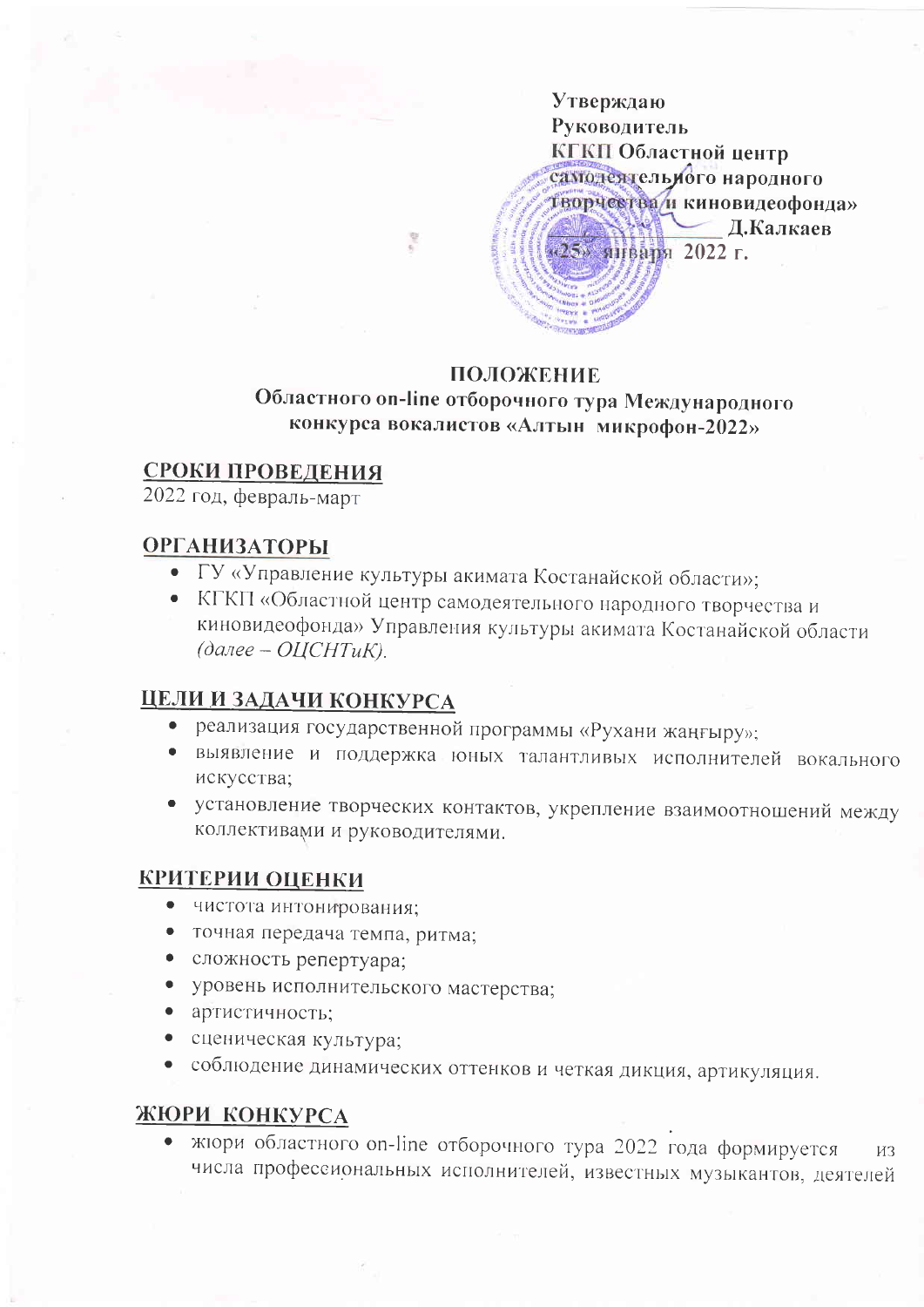культуры и искусств Республики Казахстан, а также Костанайской области. В последник собласти.

#### ОСНОВНЫЕ ПОЛОЖЕНИЯ

- областной on-line отборочный тур 2022 года проводится с целью организации творческого состязания для выявления юных талантов в Костанайской области, их творческого развития и дальнейшей всемирной поддержки. Областной on-line отборочный тур формирует делегацию Костанайской области на международный конкурс вокалистов;
- к участию в программе областного on-line отборочного тура допускаются участники в возрасте от 7 до 23 лет (включительно), в четырех возрастных категориях (включительно): 7-10 лет; 11-13 лет; 14-17 лет; 18-23 год, проживающие в Костанайской области;
- на отборочном on-line прослушивании участник исполняет два вокальных произведения эстрадного жанра, соответствующих возрасту участника без ограничений по языку исполнения.

## УЧАСТНИК ON-LINE КОНКУРСА ИМЕЕТ ПРАВО

- исполнять свою вокальную программу под музыкальную фонограмму «минус», записанную в аудиоформате на следующих цифровых «аудионосителях»: MD; CD; flash-card. **Запрешено** использование фонограмм «караоке» любого формата;
- исполнять программу под «живой» инструментальный аккомпанемент музыканта/музыкантов, либо собственный аккомпанемент;
- использовать при исполнении до трёх человек вокального сопровождения номера («бэк-вокал») и хореографическую поддержку (не более 8-ми  $(4e.106eK);$
- категорический запрещено исполнение произведений под фонограмму «плюс» (записанный в оркестровой фонограмме вокальный унисон основной вокальной партии), запрещено также использование фонограмм с «бэк-вокальными» партиями, среди которых имеется и звучащая в унисон основной вокальной партии длительностью более чем два такта произведения;
- перечисленные нарушения являются основанием ДЛЯ исключения участника из конкурсной программы.

### УСЛОВИЯ ПОДАЧИ ЗАЯВКИ В ФОРМАТЕ ON-LINE

- конкурс проводится по отснятому видеоматериалу;
- видео должно быть без монтажа, одним дублем в горизонтальном  $\bullet$ положении;
- прислать видео соответствующее всем требованиям конкурса;  $\bullet$
- плохое качество видео, звук фонограммы не допускаются;
- итоги конкурса будут опубликованы 15 марта 2022 года на странице Instagram@culture\_qostanai.